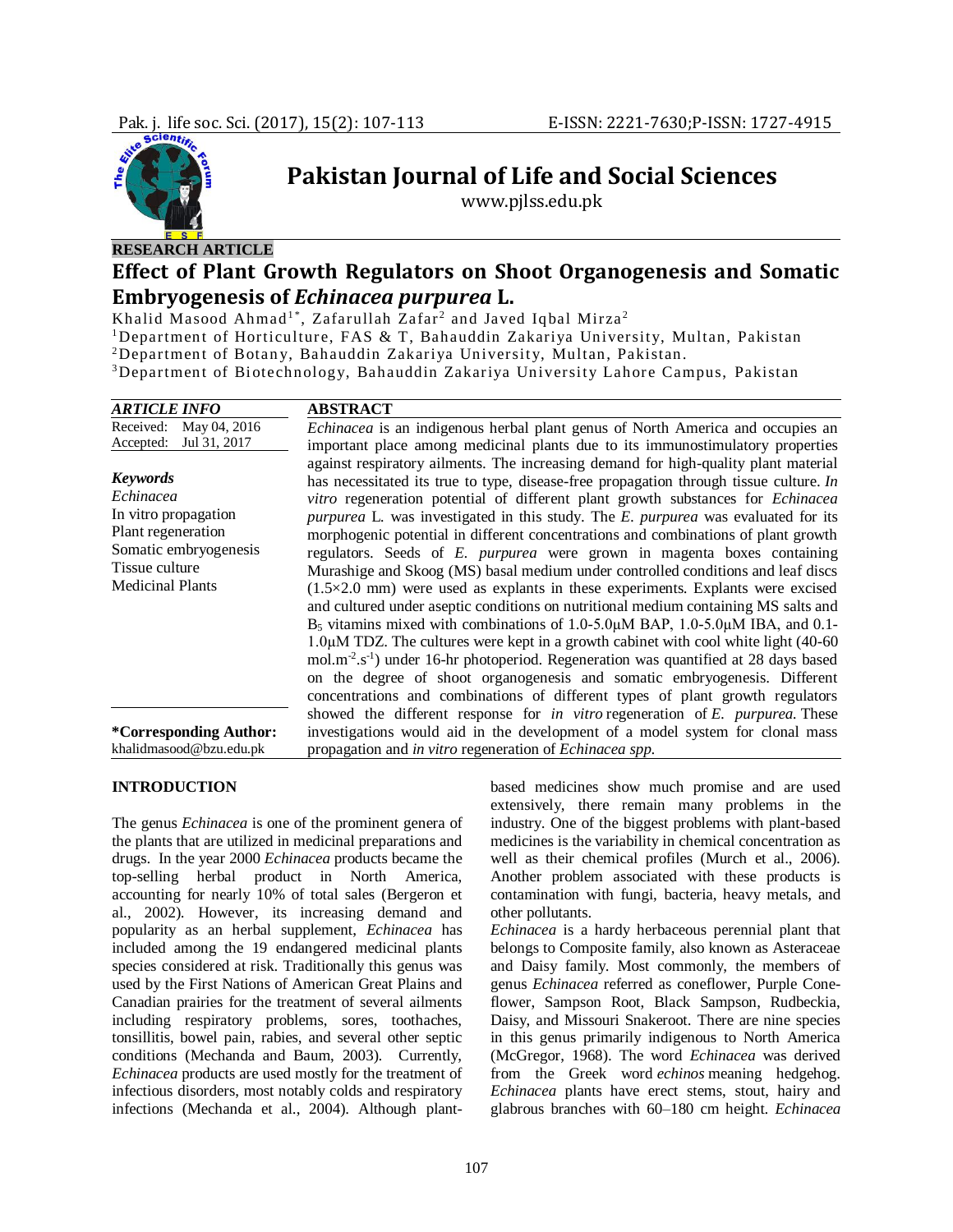flowers are used as cut flower for display in flowering beds of landscapes and gardens. Fresh or dried aerial parts and roots are the plant parts of interest for the preparations of medicines and drugs for human use.

*In vitro* propagation offers a solution to the majority of the problems faced by this industry (Koroch et al., 2002a, Lucchesini et al., 2009). The use of plant tissue culture is capable to produce high numbers of genetically similar, disease or contaminant free plant material (Murch et al., 2000). Although tissue culture can provide solutions to these problems but it is crucial that there is a highly efficient method to ensure that it is an economically viable option. Somatic embryogenesis is a phenomenon in which a cell or a group of cells develop into an embryo without going through meiosis and recombination. These results in a somatic embryo, similar in appearance to a zygotic embryo, that is genetically almost identical to the parent plant. These embryos are then germinated and develop into regular plants (Koroch et al., 2002b Lucchesini et al., 2009). A common alternative method of micropropagation is to develop shoots that subsequently develop roots and develop into a plant (Lucchesini et al., 2009). Although both methods result in plants regeneration but somatic embryogenesis is more advantageous (Koroch et al., 2003). Three species of *Echinacea* are commercially and medicinally useful i.e. *Echinacea purpurea*, *Echinacea angustifolia* and *Echinacea pallida*. (Mechanda et al., 2004). *Echinacea purpurea* is commonly known as American coneflower or purple coneflower. *Echinacea purpurea* has long been a popular garden ornamental and included amongst the top selling perennial. A number of chemical compounds have been identified such as caffeic acid derivatives, alkamides, polyalkenes, polyalkynes and polysaccharides. (Federica et al., 2003, Capek et al., 2015, Sutovska et al., 2015, Tacchini et al., 2017). *Echinacea angustifolia* is commonly known as narrowleaved purple coneflower and black Sampson. *Echinacea pallida* is a hardy, herbaceous perennial with simple or branched stems. *E. pallida* was cultivated mistakenly *E*. *angustifolia* in Europe for many years. A number of biologically active chemical objects have been identified in *Echinacea pallida* such as caffeic acid derivatives, alkamides, volatile oil, polyalkenes, polyalkynes, and polysaccharides (Federica et al., 2003, Capek et al., 2015, Sutovska et al., 2015, Tacchini et al., 2017).

Somatic embryogenesis is the process in which a bipolar, embryo-like structure develops from a somatic cell, or group of somatic cells. Most often somatic embryos are formed from pre-embryogenic masses; however, they can be formed directly from competent cells (von Arnold et al., 2002). During somatic embryogenesis, embryo is formed lacking an endosperm without fertilization. The suspensor is

likewise not present or severely retarded during somatic embryo development. Other than these differences, the developmental pathway of a somatic embryo parallels that of the zygotic embryo to a large. The regeneration response of different plant species is different in the different set and doses of plant growth regulators in different species. It was hypothesis that different concentrations and combinations of plant growth regulators deliver varying results for the somatic embryogenesis and shoot organogenesis particularly in *E. purpurea.* The present study was conducted to determine the influence of various growth regulators on the somatic embryogenesis and shoot induction of *E. purpurea* from leaf explants.

## **MATERIALS AND METHODS**

#### **Starting plant material**

Seeds of *E. purpurea L*. were obtained from a commercial source Sunny View Seed Store and Nurseries, Old Club Road, Lahore, Pakistan and prepared to sow for the provision of plant material for this research project.

#### **Culture medium and chemical compounds**

Medium consisted of MS basal salt mixture (Murashige and Skoog, 1962) and  $B_5$  (Gamborg et al. 1968) vitamin solutions were used as a basal medium. MSB (MS Salts + Vitamin B5) was combined with different concentrations and combinations of BAP (6-benzyle amino purine), IBA (Indole butyric acid) and TDZ (Thidiazuron) as per following treatments.

- T0 MSB **(**MS Salts + B5 Vitamins)
- $T1$  MSB + 1 $\mu$ M BAP
- T2  $MSB + 5 \mu M BAP$
- T3  $MSB + 10 \mu M BAP$
- T4  $MSB + 5 \mu M BAP + 2.5 \mu M IBA$
- T5  $MSB + 10 \mu M BAP + 2.5 \mu M IBA$
- T6  $MSB + 0.01 \mu M T DZ$
- T7  $MSB + 0.025 \mu M T DZ$
- T8  $MSB + 0.05 \mu M T DZ$
- T9  $MSB + 0.1 \mu M T DZ$
- T10  $MSB + 0.2 \mu M T DZ$

The salts, solutions, sucrose, and agar were purchased from PhytoTechnology Laboratories®, USA. Macro and micro-nutrients were obtained from Sigma Chemical Company. Growth regulators were also purchased from Sigma Chemical Company, Australia.

Petri dishes and Magenta boxes (250 ml) were used for explant culture, shoot organogenesis and somatic embryogenesis. Culture vessels and glassware were mainly purchased from Pyrex®, USA. Pipettes and syringes were purchased from Sigma Chemical Company, Australia.

#### **Preparation of culture medium**

MS basal salt mixture (containing macro and micronutrients) and  $B_5$  vitamin solution were used as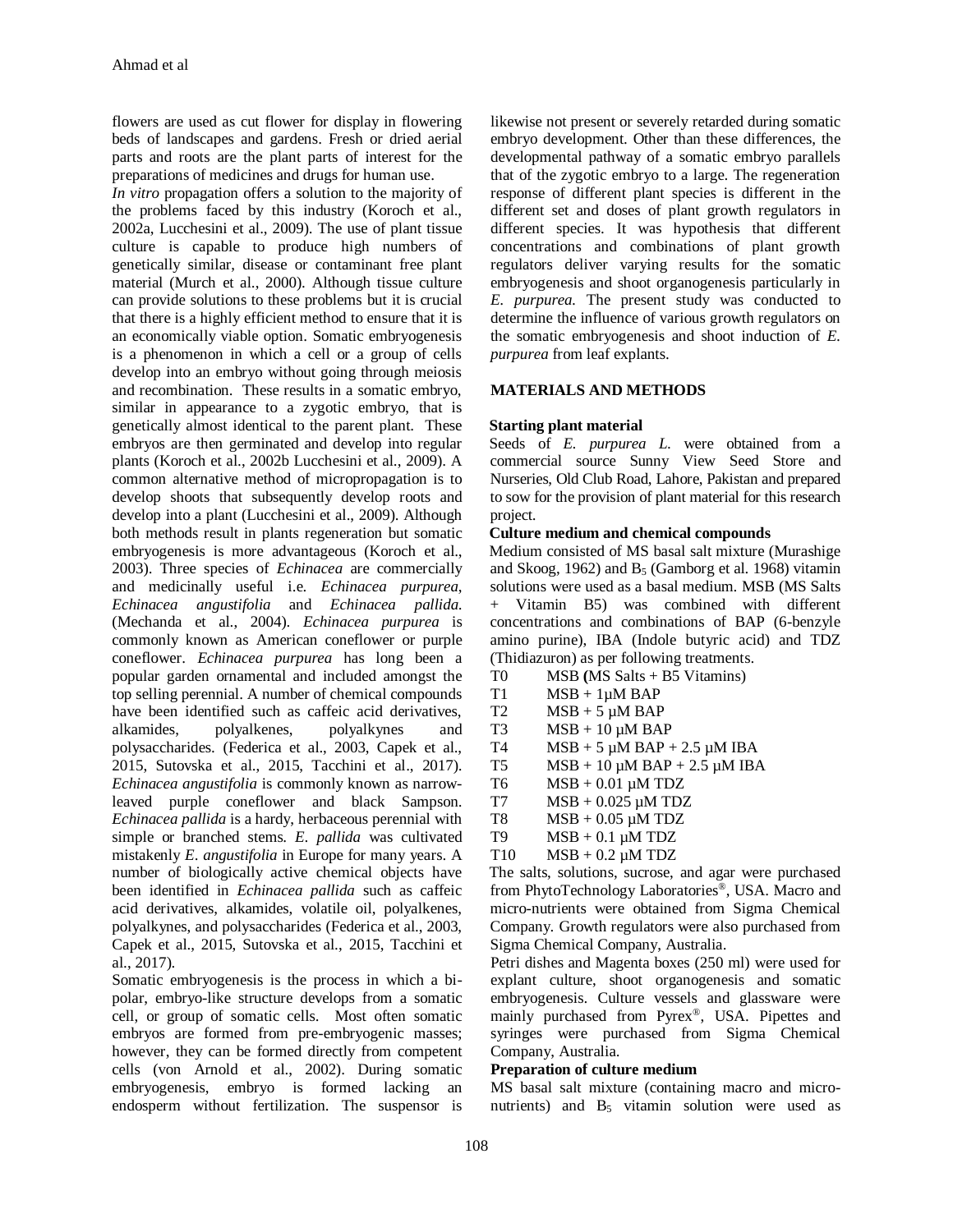commercially available powder mix and solution, respectively. For growth regulators, 100X stock solutions were prepared in distilled water. Culture medium was prepared using standard procedures.

#### **Sterilization of culture media and distilled water**

Culture media and distilled water were sterilized in conical flasks capped with aluminum foil or in glass bottles with caps using an autoclave at 121 °C temperature at a pressure of 1.06 kg cm-2 (15 psi.). The time adjusted for the sterilization of small (up to 250 ml), medium (250-500 ml) and larger volumes (500- 1000 ml) were 20, 25 and 30 minutes, respectively.

## **Sterilization of instruments**

Metallic instruments such as forceps, scalpels, Aluminium foils, cotton wools etc. were sterilized by wet heat using an autoclave at 121°C temperature and 1.06 kg cm-2 pressure for 40 minutes. Glassware was sterilized either by wet heat. Before sterilization, all the above dry items were wrapped in two layers of Aluminium foil and put inside sealed glass containers.

## **Sterility control during manipulation**

To avoid contamination, a laminar air-flow cabinet was used for all aseptic operations. The cabinet was allowed to run for at least 30 minutes before starting the work. The work surface and walls of the cabinet were disinfected by spraying with 95% ethanol prior to use. During aseptic operations, forceps and scalpels were kept in 95% ethanol and flamed before each use. The necks of the vessels were also flamed before the explants were transferred.

## **Germination and establishment of sterile seedlings**

The seeds of *Echinacea* obtained from a known commercial sources (Sunny seed Inc., Lahore, Pakistan) to ensure true species and good quality seed. Before sowing, seeds were surface sterilized by washing them in 70% ethanol for 15 seconds followed by a 15-minute soak in 5% hypochlorite containing two drops of tween-20 per liter to reduce the chance of biotic contamination. The sterilized seeds were then rinsed five times with sterilized distilled water to remove any possible residue from the seeds. Many species of *Echinacea* have a high level of seed dormancy resulting in low levels of germination (Macchia et al., 2001). Due to this, they were pre-chilled under continuous light in the presence of Ethephon for one week as described by Macchia et al., 2001. Following this, they were planted on water agar (0.4% w/v). Sterile seeds were germinated in a growth cabinet in 24 hours darkness at 24°C. 100 percent of each seed type was germinated. In order to protect the seedlings from fungal contamination, the germination medium was supplemented with Plant Preservation Medium (PPM-1998) at the concentration of 3 ml per liter of medium. It acted as a biostatic agent for fungal growth.

## **Plant growth**

Once the seeds have germinated, determined by the emergence of the radical, they were transferred into

magenta boxes for complete plant growth containing 25 ml of media of MS salts (Murashige and Skoog, 1962), B<sup>5</sup> Vitamins (Gamborg et al., 1968), 3% sucrose w/v, and 0.3% gelrite w/v. 5.7 pH of the media was adjusted by using HCl and NaOH with the help of pH meter. Each box contained four seedlings and maintained at 24 °C under a 16-hour photoperiod (30-35 µmol m<sup>-2</sup> s<sup>-1</sup>). They were allowed to grow in these conditions for 2 months.

The procedures of plant tissue culture have developed to such a level that any plant species can be regenerated *in vitro* through several methodologies. The rate of plant regeneration in tissue culture varies greatly from one species to another. Various cells, tissues, and organs from numerous plant species can be cultured successfully to regenerate the whole plant. Plant tissue culture relies on the ability of plant cells to differentiate and develops into a new plant. This phenomenon is known as totipotency. Initiating a tissue culture can be a challenge especially if the donor plant comes from an environment that would lead to heavy surface contamination such as field grown plants and if the explant is very small. In theory all living plant cells are capable to differentiate into any type of body cell or whole plant. However, in practice, different cells respond better than others. This variation is seen on many levels, tissue type, genotype, and species. The consequence of this is that a protocol developed to induce somatic embryogenesis may work for a particular tissue and fail to work on another. Similarly, shoot organogesis is a technique that works on one specie may not work on other species, or even another genotype within said species. Zobayed and Saxena (2003) developed a protocol for somatic embryogenesis using *Echinacea purpurea*. This protocol produced a high number of embryos from a relatively small amount of starting tissue. In this experiment, it was determined to verify the versatility of this procedure by evaluating its efficacy for different concentration and combinations of plant growth regulators. It was hypothesized that this protocol enables the shoot induction and proliferation and development of somatic embryos from leaf explant and PGRs to be tested. However, the efficacy of the protocol was found highly variable and can be commercially applicable to specific species, explant type, concentrations and combinations of plant growth regulators.

## **Plant material used**

Leaf explants obtained from six lines of *E. purpurea*  developed were used in this study.

## **Preparation and autoclaving of growth medium**

Murashige and Skoog (MS) basal medium (Murashige and Skoog, 1962), salts and vitamin  $B_5$  incorporated with 30 gm sucrose and 5 gm gelrite for solidification were used. All the cultures were maintained at 25±2ºC under 16 hours photoperiod with 40  $\mu$ mol.m<sup>-2</sup>s<sup>-1</sup>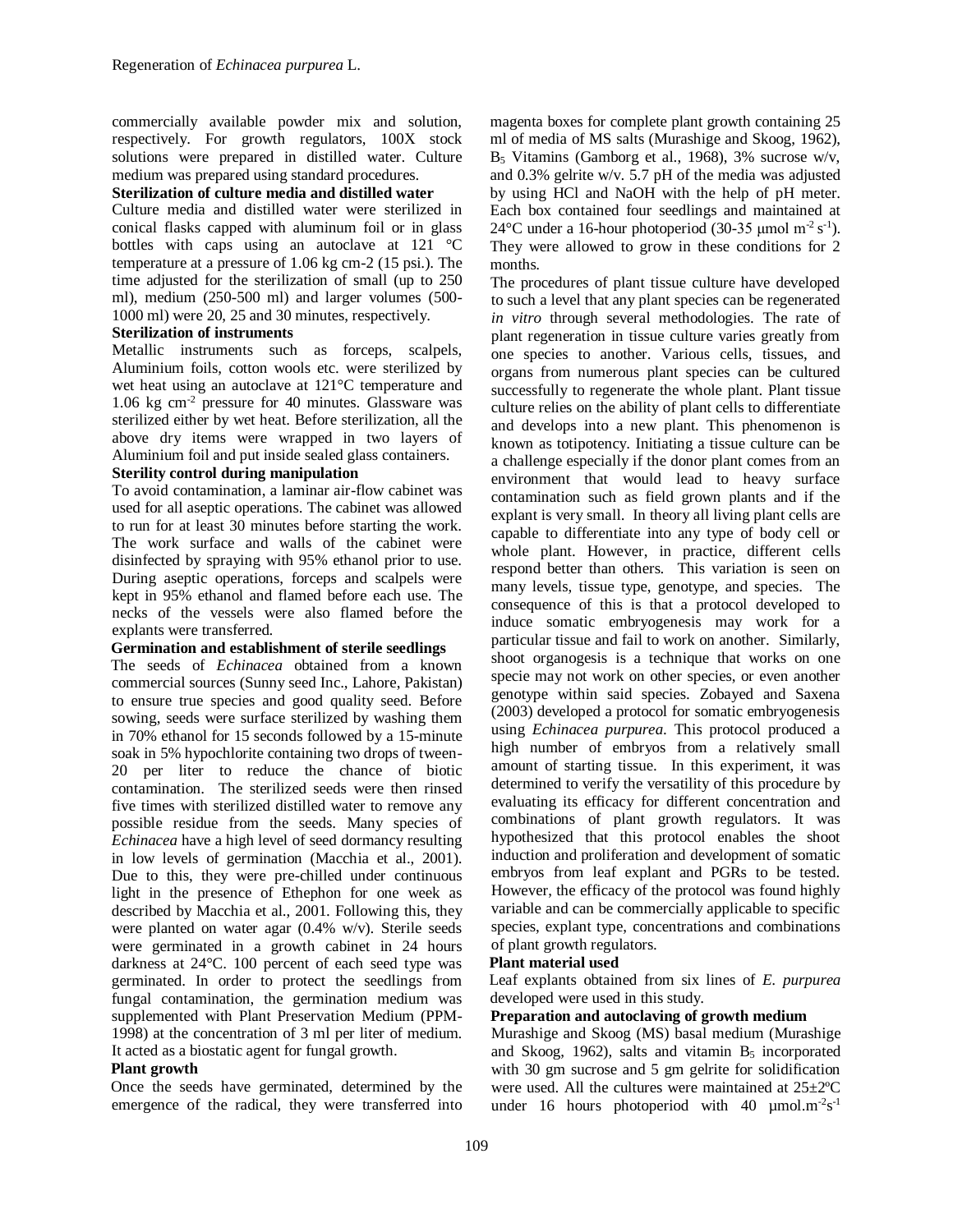irradiance provided with cool white fluorescent tubes. The medium was autoclaved at 121ºC temperature for sterilization for 40 minutes at 15 psi pressure.

MS basal medium salts were used in powdered form. Due to extremely hygroscopic nature of the powder media, it was protected from atmospheric moisture by placing in a dry protected chamber at an appropriate temperature. We tried to use all of the package contents immediately after receiving and opening shipment.

For the preparation of 1.00 liter of media, approximately 900 ml distilled water was measured and put in a media flask with the capacity of 2 liters. The powdered medium was added to the flask and stirred until completely dissolved by using stir heaters. 30 grams sucrose, 5 grams gelling agent gelrite,  $B_5$  (Gamborg vitamins) different concentrations and combinations of auxins and cytokinins prepared according to the treatments were dissolved in the medium. Additional distilled water was added to the container to make the desired final volume of media. While stirring on an electric heater pH of 5.8 was adjusted by the use of NaOH, HCl or KOH. After the adjustment of pH, a gelling agent gelrite was added to solidify the media and heated up till the solution became clear and placed in an autoclave for sterilization at 1 kg/cm<sup>2</sup> (15 psi), 121 °C for 40 minutes. The culture medium was cooled prior to use. Then, 15 ml media was dispensed into the Petri dishes used as culture vessels according to different treatments.

#### **Ex-Plant preparation and culture**

Plants are generally very responsive to tissue culture manipulation. The basic steps in the initiating tissue culture or *in vitro* culture include separation of explant from rest of the plant, sterilization of the explants obtained from the field grown plants but not in the case of *in vitro* grown plants. And finally the maintenance of explants on a defined medium in controlled conditions. After two months when the plants were germinated completely and occupied all space of magenta boxes, explants were selected, excised and cultured on growth medium. The leaf discs were excised from the sterile seedling plants of *E. purpurea* and cultured onto the same medium supplemented with various combinations and concentrations of plant growth regulators (PGRs).

Ten treatments (T1 to T10) and one control (T0) were used in the experiment and there were 4 Petri dishes for one treatment and 4 explants of *Echinacea* per petri dish. Treatments were incubated in a growth cabinet maintained at 25±2ºC with 16 hours photoperiod under cool white light (40-60)  $\mu$ mol.m<sup>-2</sup> s<sup>-1.</sup> Regeneration was quantified after 14, 21, 28, and 35 days of culture of all explants. After 35 days the regenrants were excised from the explants and sub-cultured onto Murashige and Skoog (MS) basal medium along with  $B_5$  vitamins in Magenta boxes for the development and maturation of regenrants.

#### **Somatic embryogenesis**

Plant regeneration occurs via organogenesis and somatic embryogenesis. In the later, many of the developmental stages and structures that occur during zygotic embryogenesis are reproduced in culture. The product of somatic embryogenesis is a bipolar structure having root and shoot meristems. Because there is no vascular connection between the somatic embryos and the explanted tissue, so, embryos can easily be detached from the explant and treated like a completely new individual. These embryos are analogous to zygotic embryos and are capable of germination and developing into whole plants. The somatic embryos can be dried and encapsulated in a gel to obtain what is called an artificial seed. Success with the procedure is determined by the genotype and type and physiological condition of the explant, the composition of the media used and the culture conditions. Somatic embryogenesis is often a multistage process that includes explant production via embryo induction on a medium containing plant growth regulators and embryo and plant development on media without PGRS. The concentration and the ratio of the plant growth regulators in the culture medium, especially auxins and cytokinins, control the pattern of differentiation of tissues in culture.

Shoots and Somatic embryos were produced using the protocol previously optimized by Zobayed and Saxena, (2003). Leaf discs  $(1.0 \times 2.0 \text{ cm})$  explants were taken from the 2-month old seedling of different lines of *E. purpurea* and cultured onto Murashige and Skoog medium along with  $B_5$  vitamins. The culture was maintained at 24˚C with an initial dark period of 14 days. After the dark period, cultures were maintained in a 16-hour photoperiod under cool white fluorescent lamps  $(30 \text{µmol.m}^{-2} \text{s}^{-1})$  at  $24^{\circ} \text{C}$ . The number of embryos per explant was recorded.

## **Statistical analysis**

Data were analyzed by using one-way ANOVA in Statistix version 8.1. The means were compared at 5% level of significance.

## **RESULTS**

## **Generation of shoots**

Mean number of shoots from leaf explants of *E. purpurea* is shown in Table 1. Maximum and minimum average number was found in case of treatment 5  $(9.75\pm0.46)$  and control  $(0.022\pm0.45)$ , respectively. All other treatments except treatment 9 produced in the range of 0.35 to 2.57.

Average number of shoot produced by different lines of *E. purpurea* showed that line 4 produced the highest average when line 3 produced the lowest average number of shoots from leaf explants (Table 2).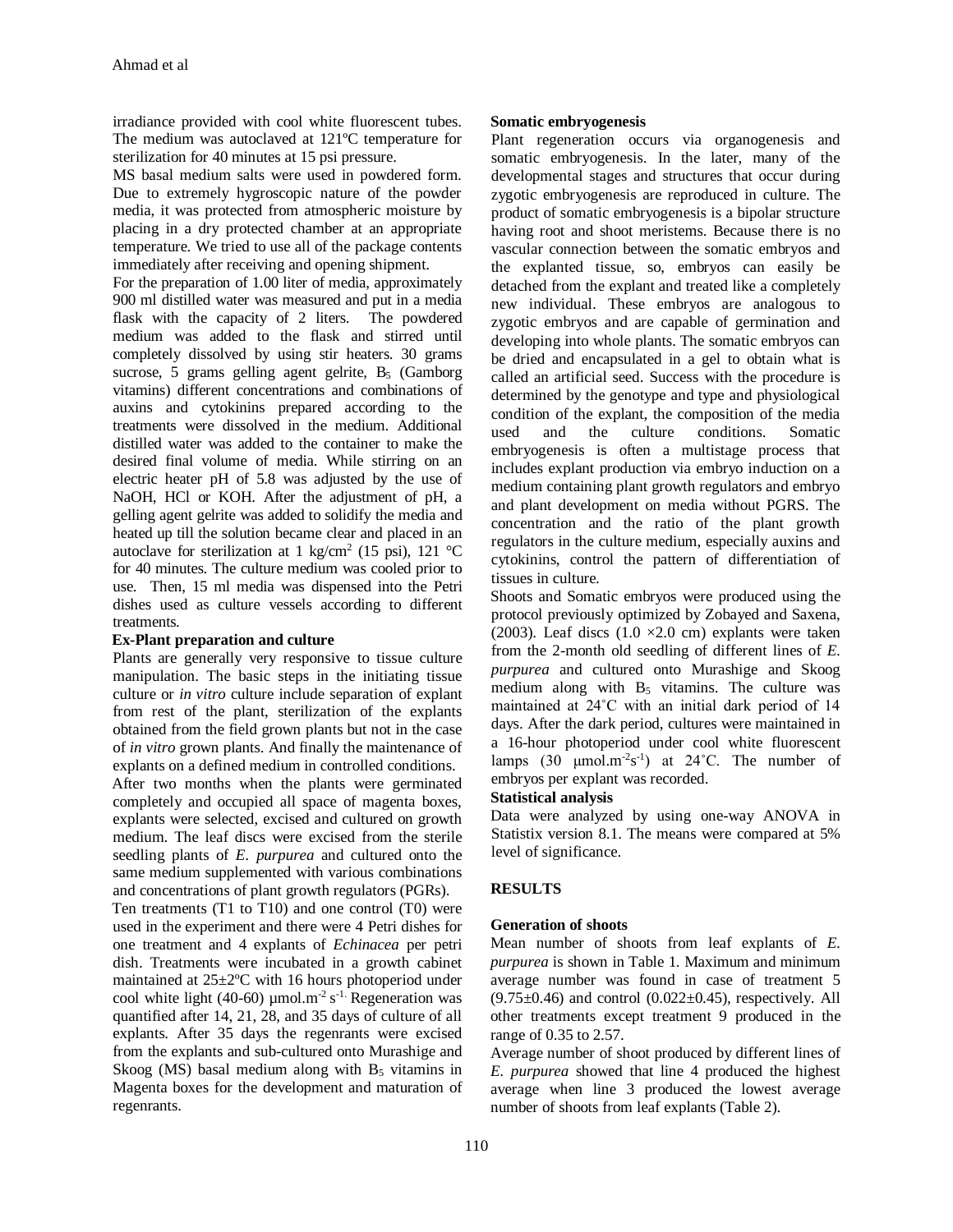| <b>Treatment</b> | N  | Mean   | SЕ     |
|------------------|----|--------|--------|
| T <sub>0</sub>   | 96 | 0.0000 | 0.4469 |
| T1               | 88 | 1.2561 | 0.4668 |
| T <sub>2</sub>   | 96 | 1.0833 | 0.4469 |
| T <sub>3</sub>   | 96 | 1.3854 | 0.4469 |
| T <sub>4</sub>   | 96 | 9.0625 | 0.4469 |
| T5               | 92 | 9.7528 | 0.4565 |
| T <sub>6</sub>   | 96 | 0.6146 | 0.4469 |
| T7               | 96 | 0.3542 | 0.4469 |
| T <sub>8</sub>   | 96 | 2.2812 | 0.4469 |
| T9               | 96 | 2.2500 | 0.4469 |
| T <sub>10</sub>  | 96 | 2.5729 | 0.4469 |

**Table 1: Average number of shoots of** *E. purpurea* **in different treatment from leaf explants**

Means are not significantly different P>0.05.

**Table 2: Average number of shoots of** *E. purpurea* **in different lines from leaf explants**

| Line              | N   | Mean                  |
|-------------------|-----|-----------------------|
| EPUR1             | 176 | 2.7727 <sup>b</sup>   |
| EPUR <sub>2</sub> | 176 | $3.0625^{\rm b}$      |
| EPUR3             | 168 | $0.7249$ <sup>d</sup> |
| EPUR4             | 176 | $7.1250^a$            |
| EPUR5             | 176 | $1.1648^{\circ}$      |
| EPUR <sub>6</sub> | 172 | 1.8481c               |

Means with different letters differ significantly at P<0.05.

**Table 3: Comparison of mean number shoots of** *E. purpurea* **in different treatments from leaf explants**

| Treatment      | Mean                    | Treatment       | Mean                 |
|----------------|-------------------------|-----------------|----------------------|
| T0             | $0.0000$ <sup>e</sup>   | T6              | $0.6146^{de}$        |
| T1             | $1.2561$ <sup>cde</sup> | T7              | $0.3542^{\text{de}}$ |
| T2             | $1.0833$ <sup>cde</sup> | T8              | $2.2812^{bc}$        |
| T3             | 1.3854 <sup>bcd</sup>   | T <sub>9</sub>  | $2.2500^{bc}$        |
| T <sub>4</sub> | $9.0625^{\mathrm{a}}$   | T <sub>10</sub> | 2.5729 <sup>b</sup>  |
| т5             | $9.7528$ <sup>a</sup>   |                 |                      |

Means with different letters differ significantly at P<0.05.

**Table 4: Comparison of mean number shoots of** *E. purpurea* **in different lines from leaf explants**

| Line              | Mean                  |
|-------------------|-----------------------|
| EPUR1             | $2.7727^b$            |
| EPUR <sub>2</sub> | $3.0625^{\rm b}$      |
| EPUR3             | $0.7249$ <sup>d</sup> |
| EPUR4             | $7.1250^a$            |
| EPUR5             | $1.1648^{cd}$         |
| EPUR6             | 1.8481c               |

Means with different letters differ significantly at P<0.05.

#### **Analysis of variance and mean comparisons**

ANOVA showed highly significant differences among treatments ( $F_{10,1028}$  = 55.99) and lines ( $F_{5,1028}$  = 48.51). Comparison of means for an average number of shoot produced by leaf explants of *E. purpurea* for different treatments that five homogeneous groups were formed. Most of the treatments differed significantly. The high impact treatments 5 and 4 were significantly different from all other treatments. Similarly, differences with control were also significant in many cases.

| explants       |    | <i>purpurea</i> in different treatment from | leaf   |
|----------------|----|---------------------------------------------|--------|
| Treatment      | N  | Mean                                        | SЕ     |
| T <sub>0</sub> | 96 | 0.0000                                      | 0.7314 |
| T1             | 88 | 3.6965                                      | 0.7639 |
| T <sub>2</sub> | 96 | 4.3646                                      | 0.7314 |
| T <sub>3</sub> | 96 | 4.6250                                      | 0.7314 |
| T <sub>4</sub> | 96 | 24.031                                      | 0.7314 |
| T <sub>5</sub> | 92 | 22.513                                      | 0.7471 |
| T <sub>6</sub> | 96 | 2.8021                                      | 0.7314 |
| T7             | 96 | 2.7500                                      | 0.7314 |
| T <sub>8</sub> | 96 | 4.7292                                      | 0.7314 |

**Table 5: Average number of somatic embryo of** *E.* 

Means are not significantly different P>0.05.

Table 6: Average number of somatic embryos of *E.*  $\frac{1}{2}$ 

T9 96 5.9375 0.7314<br>T10 96 10.760 0.7314 T10 96 10.760 0.7314

|                   |     | <i>purpurea</i> in different lines from leaf explants |        |
|-------------------|-----|-------------------------------------------------------|--------|
| Line              | N   | Mean                                                  | SЕ     |
| EPUR1             | 176 | 13.244                                                | 0.5402 |
| EPUR <sub>2</sub> | 176 | 8.284                                                 | 0.5402 |
| EPUR3             | 168 | 4.499                                                 | 0.5529 |
| EPUR <sub>4</sub> | 176 | 0.903                                                 | 0.5402 |
| EPUR5             | 176 | 6.955                                                 | 0.5402 |
| EPUR <sub>6</sub> | 172 | 13.138                                                | 0.5464 |

Means are not significantly different P>0.05.

**Table 7: Comparison of mean number somatic embryos of**  *E. purpurea* **in different treatments from leaf explants (N=1028)**

|                 | $\frac{1}{21}$         |                |                       |
|-----------------|------------------------|----------------|-----------------------|
| Treatment       | Mean                   | Treatment      | Mean                  |
| T4              | 24.031 <sup>a</sup>    | T <sub>2</sub> | $4.3646^{cd}$         |
| T5              | 22.513 <sup>a</sup>    | T1             | $3.6965$ <sup>d</sup> |
| T <sub>10</sub> | 10.760 <sup>b</sup>    | T6             | $2.8021$ <sup>d</sup> |
| T9              | $5.9375^{\circ}$       | T7             | $2.7500$ <sup>d</sup> |
| T8              | 4.7292 <sup>cd</sup>   | T <sub>0</sub> | 0.0000e               |
| ፐ3              | $4.6250$ <sup>cd</sup> |                |                       |

Means with different letters differ significantly at P<0.05.

**Table 8: Comparison of mean number somatic embryos of**  *E. purpurea* **in different lines from leaf explants**

|                   | програн са не синегене ниез н энг юм. слраназ |
|-------------------|-----------------------------------------------|
| Line              | Mean                                          |
| EPUR1             | $13.244^{\rm a}$                              |
| EPUR <sub>2</sub> | 8.284 <sup>b</sup>                            |
| EPUR3             | 4.499c                                        |
| EPUR <sub>4</sub> | 0.903 <sup>d</sup>                            |
| EPUR5             | $6.955^{b}$                                   |
| EPUR <sub>6</sub> | $13.138^{\rm a}$                              |

Means with different letters differ significantly at P<0.05.

Comparisons for an average number of shoots produced by different lines of *E. purpurea* showed significant differences. The highly productive line, line 4 significantly differed from all other lines.

## **Generation of somatic embryo from leaf explants of**  *E. purpurea*

An average number of somatic embryos produced from leaf explants of *E. purpurea* under different treatments are given in Table 5. Minimum and maximum average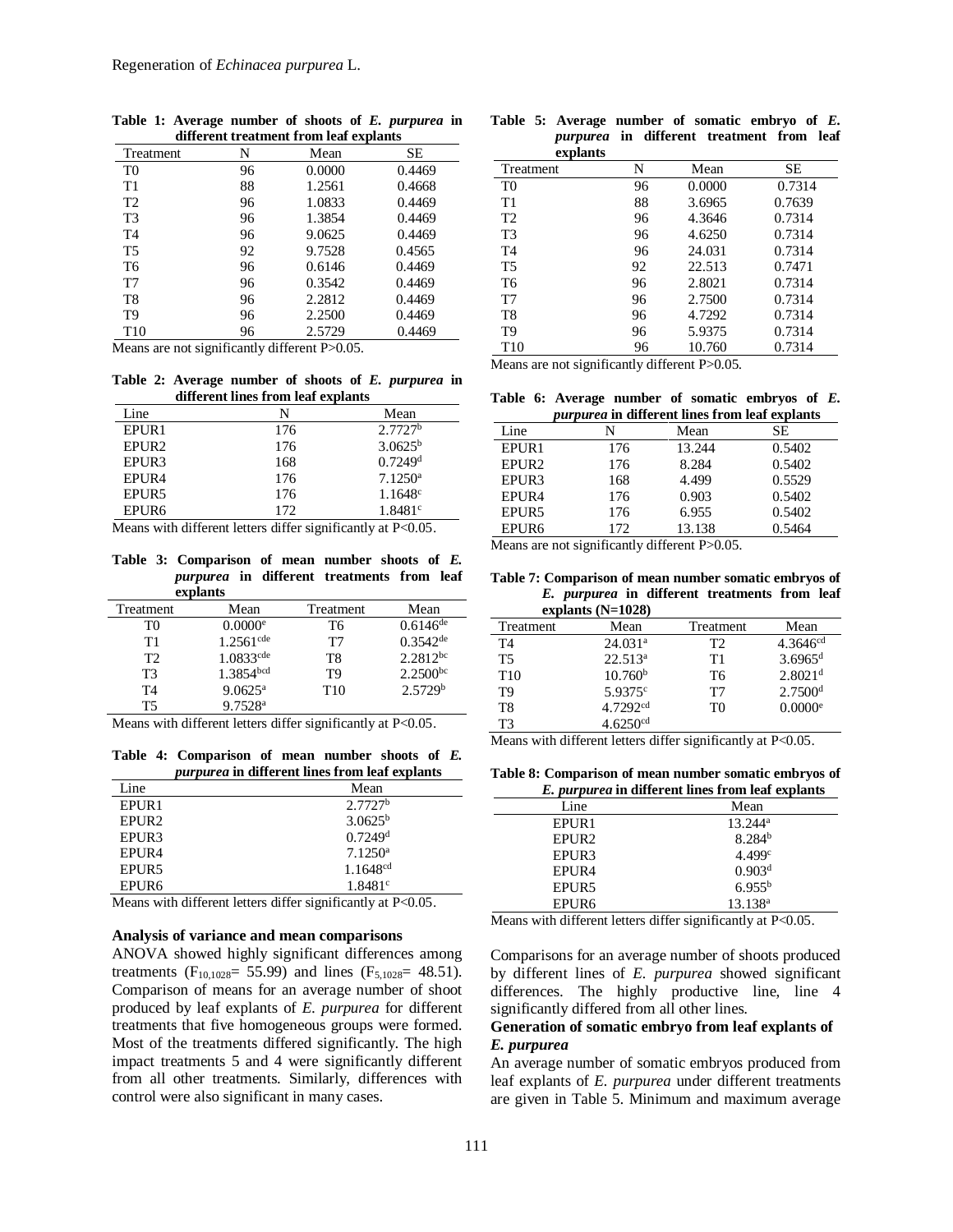number of somatic embryos were produced by control and treatment 4, respectively. Most of the treatment produced in the range of 2.8 to 10.76 somatic embryos.

Mean number of somatic embryos generated from leaf explants of different lines of *E. purpurea* showed that line 1 produced the most when line 4 produced the least. Differences in lines were obvious.

## **Analysis of variance and mean comparisons**

Analysis of variance gave highly significant differences among treatments  $(F_{10,1028}= 119.82)$  and among different lines (F5,1028= 79.73) of *E. purpurea*.

When compared, means for a number of somatic embryos produced from leaf explant of *E. purpurea* under different treatments showed significant separation falling into five homogeneous groups. All treatment means significantly differed from control (Table 5).

In case of means for different lines, four homogeneous groups were formed showing significant differences (Table 6).

## **DISCUSSION**

Shoot regeneration from leaf explants of *E. purpurea* species depended upon the various concentration of BAP and IBA. A gradual increase in the concentration of BAP from 1 to 10 units showed firstly increase then decrease and finally again increase in number of shoots. When these treatments were supplemented with various concentrations of IBA the yield was increased to a greater extent reaching the highest value. A treatment composing of MSB+10BAP+2.5IBA was the most effective one. By altering the treatment composition by the addition of various concentrations of TDZ also affected the average number of shoots grown from leaf explants but not to the extent of earlier treatments. The most effective combination was in treatment 5 (MSB+10BAP+2.5IBA) in gaining maximum benefit from this species. Line 4 followed by line 2 were the most prolific line of *E. purpurea* with regards to generation of shoots from leaf explants. It was obvious that line differences should be considered while selecting for the number of shoots production from leaf explants in *E. purpurea* species.

In case of somatic embryo production from leaf explants, treatment compositions showed marvelous influences. The MSB alone could not generate any somatic embryo from leaf explants in this specie. When BAP was added at various concentrations, a variable number of somatic embryos were produced at each higher concentration of BAP. Supplementation of IBA produced a surprising increase in number of somatic embryos. An addition of 2.5IBA in MSB+5BAP produced the highest average number of embryos. When 2.5IBA was added to MSB+10BAP, the average number of embryos reduced slightly. Other compositions where TDZ at various concentrations was added to MSB, were also effective

but did not produce a comparatively large number of the embryo. Among them, only 0.2 TDZ was the most effective yet it produced the half of the average number of the embryos as compared to treatment 4 (MSB+5BAP+2.5IBA). Lines 1 and 6 of *E. purpurea* were the most productive ones for a number of somatic embryos from leaf explants. Among other lines, lines 2 and 5 also produced the considerable number of somatic embryos from leaf explants. Callus tissues were generated by Koroch et al. (2002) in *E. purpurea* from leaf explants. Shoots were also produced and multiplied using MSB. Their studies differed from present study to some extent because of different treatment composition used. Chae (2016). achieved Shoot organogenesis of *Echinacea angustifolia* DC by different media combinations and used polyamines for shoot induction and proliferation.

Mechanda and Baum (2003) succeeded in developing shoots from leaf tissues of *Echinacea purpurea* using different media and finally achieved viable plants. Their study supported present findings of *E. purpurea*. Recent work of Abbasi et al. (2016) by using MS and  $B_5$ medium along with  $T_{\text{DZ}}$  also showed promising results of somatic embryogenesis for another plant i.e. *Silybum marianum* L. Study of Zobayed and Saxena (2003) also matched with present study who conducted somatic embryogenesis from leaf explants of *E. purpurea* on MSB, BAP, and IBA containing medium. Young leaves yielded viable tissues for micropropagation (Pan et al., 2004). Shoots were regenerated and complete plants were obtained.

## **Conclusion**

This experiment provided information on the versatility of this protocol for different types oflant and different lines of *E. purpurea*. It proved to be an efficient technique for the induction of shoot organogenesis and somatic embryogenesis for a wide range of genotypes and *E. purpurea* can be propagated successfully by this technique.

## **Authors' contributions**

All authors contributed equally in this manuscript.

## **REFERENCES**

- Abbasi BH, H Ali, B Yucesan, S Saeed, K Rehman and MA Khan, 2016. Evaluation of biochemical markers during somatic embryogenesis in *Silybum marianum* L. 3 Biotech, 6: 71.
- Bergeron C, S Gafner, L Batcha and K Angerhofer, 2002. Stabilization of caffeic acid derivatives in Echinacea purpurea L. glycerin extract. Journal of Agricultural and Food Chemistry, 5: 3967–3970.
- Capek P, M Sutovska, M Komalova, S Franova, I Pawlaczyk, and R Gancarz, 2015. Chemical and Pharmacological profile of Echinacea